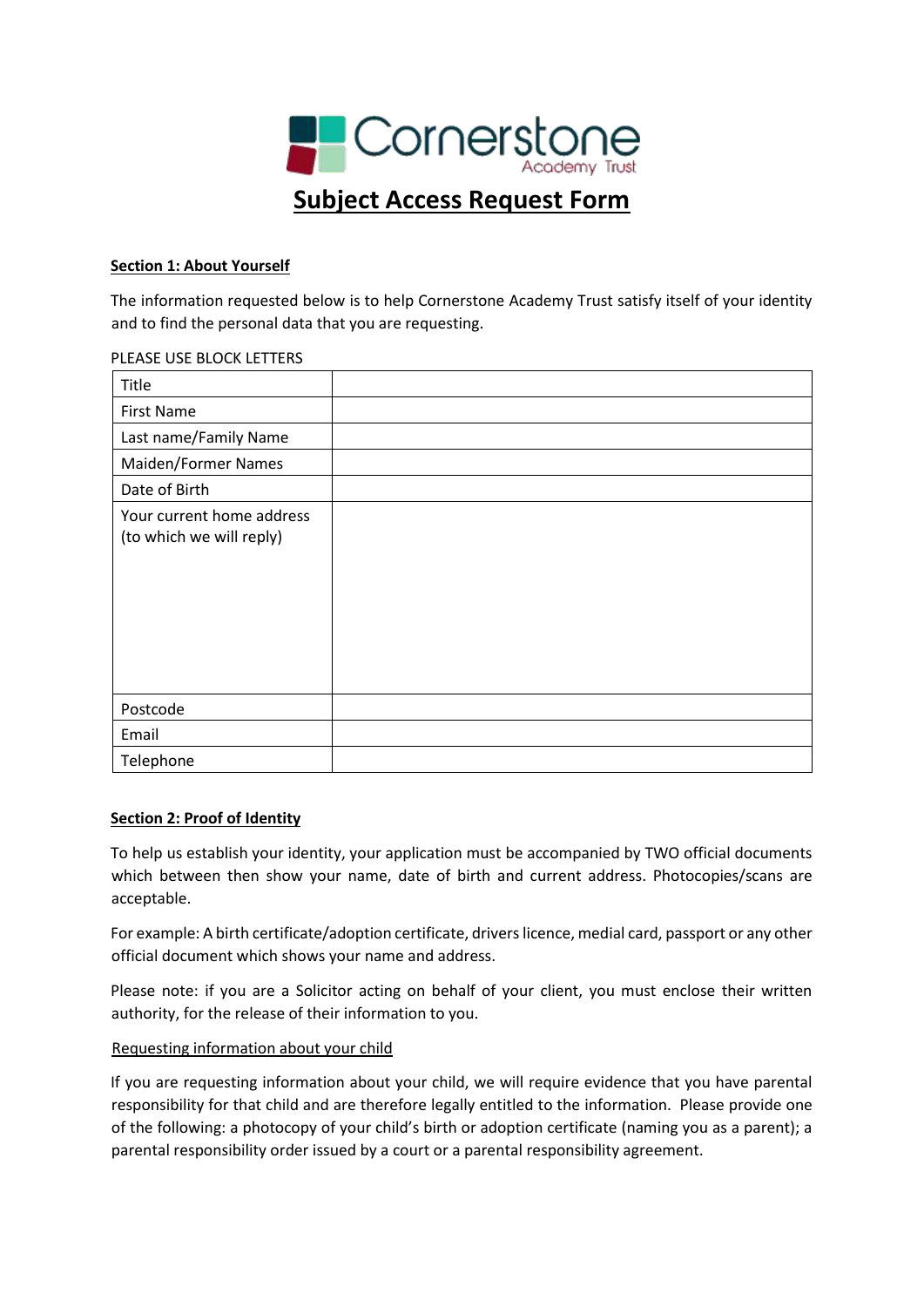If your child is over the age of 13, we will usually require written consent from the child, stating that they are happy for their information to be released to you.

# **Section 3: Information Requested**

You now need to tell us what information you would like us to look for.

To ensure that we provide you with the right information, please state below exactly what information you want. Please don't just ask for "everything you hold on me"

If you would like a copy of a particular file/document, then please state this below. Additionally, if you do not want particular information then please let us know. Please also indicate the date or time period that your request relates to.

If you are requesting information about your children, please write their full name, date of birth and home address (if different from your address), in the box below.

Please write in the box exactly what information you would like to request:

Please indicate correct answer below:

 $\Box$  I am the person who this request relates to

 $\Box$  I am authorised to act on behalf of the person who this request relates to

Please note: if you are a Solicitor acting on behalf of your client or you are a parent asking for information about your child and they are 13 years old and over, you must enclose their written authority, for the release of their information to you.

| Print your name: |  |
|------------------|--|
| Your signature:  |  |
|                  |  |
| Date:            |  |

### **Returning this form**

Before returning this form, please check that you have completed ALL the sections, have enclosed copies of TWO identification documents of yourself (plus birth/adoption certificate or alternative for your child if applicable) and have signed and dated the application form.